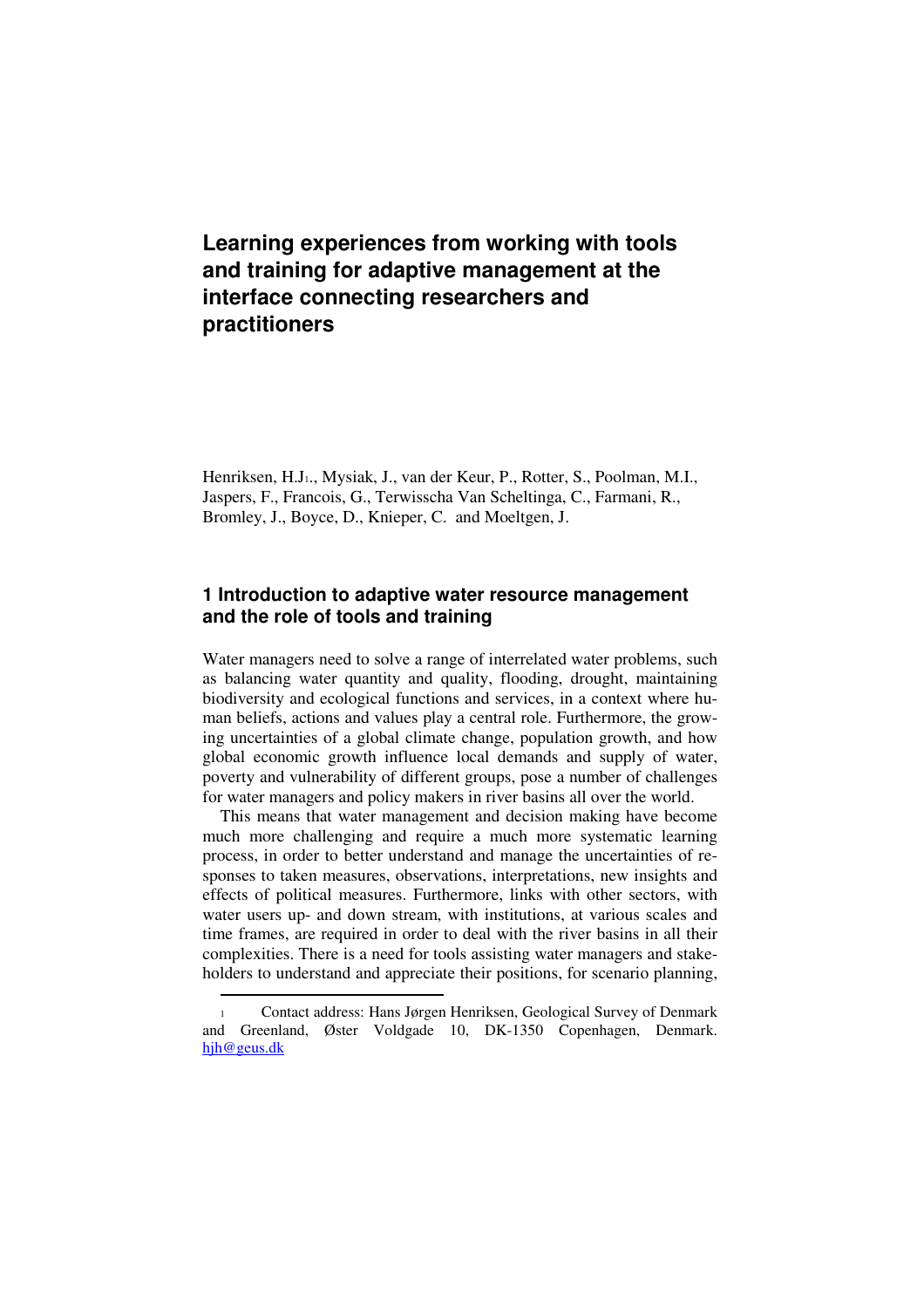generation of hypothesis, experimental approaches, stakeholders realizing own tasks and agreement upon implementation, hypothesis testing and learning etc. Water managers therefore must facilitate that changes, uncertainties and complexity are fully considered for decision making and try to build adaptive capacity in order to deal with unforeseen changes. This leads to more decentralized infrastructure, use of flexible monitoring and social learning, and more emphasis on the importance of stakeholder participation. Furthermore it requires open and innovative decision processes at various levels.

In order to enable a flexible integrated water resource management approach practitioners need appropriate guidance, tools and training. The purpose of the present paper is to explain how we in NeWater in an adaptive way, at the interface between researchers in NeWater and practitioners in case studies and beyond, managed and learned to develop a framework – an adaptive guidance-tool-and-training approach, to describe this developmental process, and how we test the approach in NeWater case studies.

### **1.1 Adaptive water resource management (AWRM)**

AWRM involves learning from management actions and using that learning to improve the next stage of management (Holling, 1978). Adaptive management (AM) treats policies and management interventions as experimental probes designed to learn more about the system; they are not confident prescriptions (Lee, 1993). Monitoring before and during the intervention enables the system response to be determined and thereby allows managers to learn from past experience and to translate the best of current integrated water resource management research into practice. It is anticipated that AM will (Allan & Curtis, 2003):

- Allow management to proceed in the face of complexity and uncertainty
- Make learning about water resource systems more efficient
- Help build flexible management capacity
- Be a large scale, holistic alternative to reductionism science
- Involve social-political values in water resource management

Walters and Holling (1990) describe adaptive management as a structured process of learning by doing with the aim being to:

• Work with stakeholders to develop a shared understanding of the system to be managed and the desirable outcomes, by developing a system model that can be used for policy screening;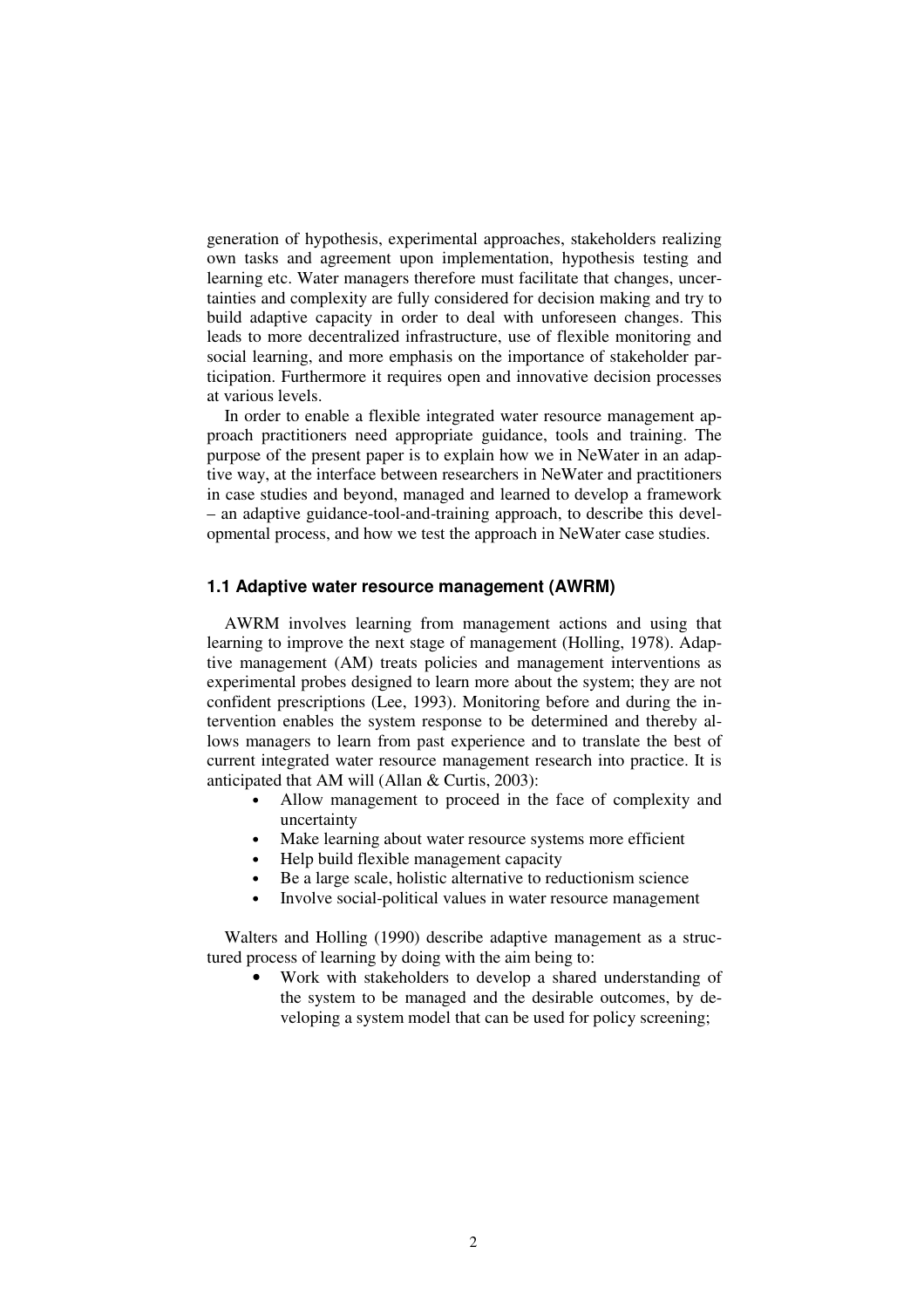- Use this model to identify policies that are likely to succeed or that probe key uncertainties;
- Implement policies;
- Monitor and evaluate outcomes; apply learning to develop a better understanding of the system.

This means that AWRM acknowledges explicitly uncertainties and complexity of the systems to be managed. It is a systematic process to improve management approaches by learning from the consequences of implemented management strategies (Pahl-Wostl and Sendzimir, 2005).

According to NeWater the moving toward AWRM then is to facilitate a change and transition process which (Pahl-Wostl et al., 2006):

- Substitute command and control *with* a regime that negotiates acceptable solutions, and searches for win-win solutions
- Substitute prediction, quantification of risks and choice of optimal strategy *with* acknowledgement of uncertainties in management process, a scenario approach, experiments and learning
- Move from a centralised, hierarchical governance *toward* a polycentric governance with shared responsibilities and participation of stakeholders
- Switch sector management *with* cross-sector policy integration
- Move from fragmented understanding *to* shared information
- Substitute large, central infrastructure *with* decentralised infrastructure, and
- Substitute controllable technical infrastructure *with* multifunctional landscape with increased adaptive capacity

#### **1.2 The role of tools and training in AWRM**

The term "tools for AWRM" has an ambiguous meaning. Tools for AWRM could be new tools with a certain documentation of how to apply such tools as part of the planning cycle in a fully adaptive way. It can be tools for AWRM by adding interfaces to tools which provide guidance in uncertainties and complexity according to the Management and Transition Framework (MTF) also developed by NeWater. And it could be the selection of new tools tested for AWRM from the seven case studies enhanced for AWRM and tested by researchers in NeWater. Finally, it could be a possible linking of different tools providing a suite of AWRM tools applicable as guidance-tool-and-training approaches as suggested by NeWater. But tools for AWRM could also be education. As stated by Dewey (1944):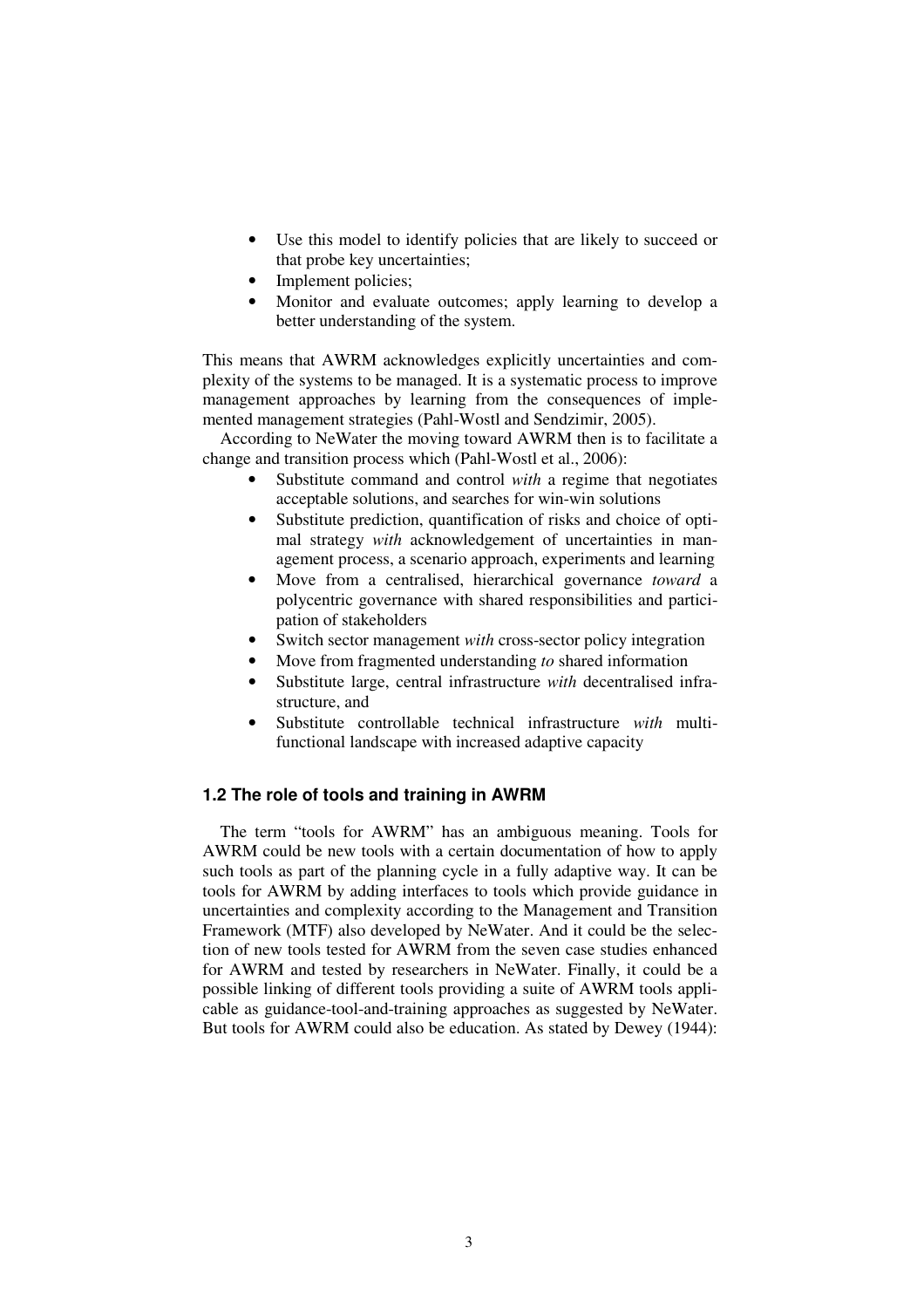"Only gradually and with a widening of the area of vision through the growth of social sympathies does thinking develop to include that lies beyond our direct interest: a fact of great significance for education". Why learning and thinking is important for AWRM becomes clear in the following definition of "thinking" according to Dewey (1944): "*Thinking, in other words, is the intentional endeavour to discover specific connections between something which we do and the consequences which result, so that the two become continuous".* Isn't that the way the tools for AWRM should be used, to help us to facilitate system analysis, thinking, bargaining and reflecting. To approach AWRM with tools without training would not be possible, whereas to facilitate training with tools is what is provided by NeWater.

#### **2 Framework approach: developing an interface between practitioners and scientific community**

If we view our work block in NeWater responsible for developing an approach for guidance-tool-and-training (WB 4) as an open system, a subsystem in NeWater, then WB4 depends on its environment and the other 5 work blocks of NeWater including the seven case studies. According to this model of the open system (Hatch, 1997) WB4 takes in input and demands for guidance, tools and training coming from NeWater and case studies. These inputs are then transformed to outputs in the form of new guidance, tools and training organised in case studies, and linked to the MTF, a process that at the same time sustains the life of WB4 and NeWater. According to Boulding's hierarchy of systems, the open (living) system has the characteristics of self-maintenance, throughput of material, energetic input and reproduction. Examples of open systems are the cell, the river and the flame.

AWRM for sustainable exploitation of the natural resources and the components of the freshwater cycle in transboundary river basins with water flowing in the rivers, buffered in groundwater and reservoirs, and exposed to the needs of different water users in terms of a supply with good quality and sufficient quantity, require a flexible management approach with proper tools for dealing with uncertainty in data, models and the planning cycle. Furthermore different types of complexity have to be dealt with e.g. dynamic, social and emergent (Scharmer, 2007). Dynamic complexity requires proper tools for system analysis. Social complexity requires proper tools for multi-stakeholder dialogues. Emergent complexity requires tools for deeper reflection about the emerging profound change as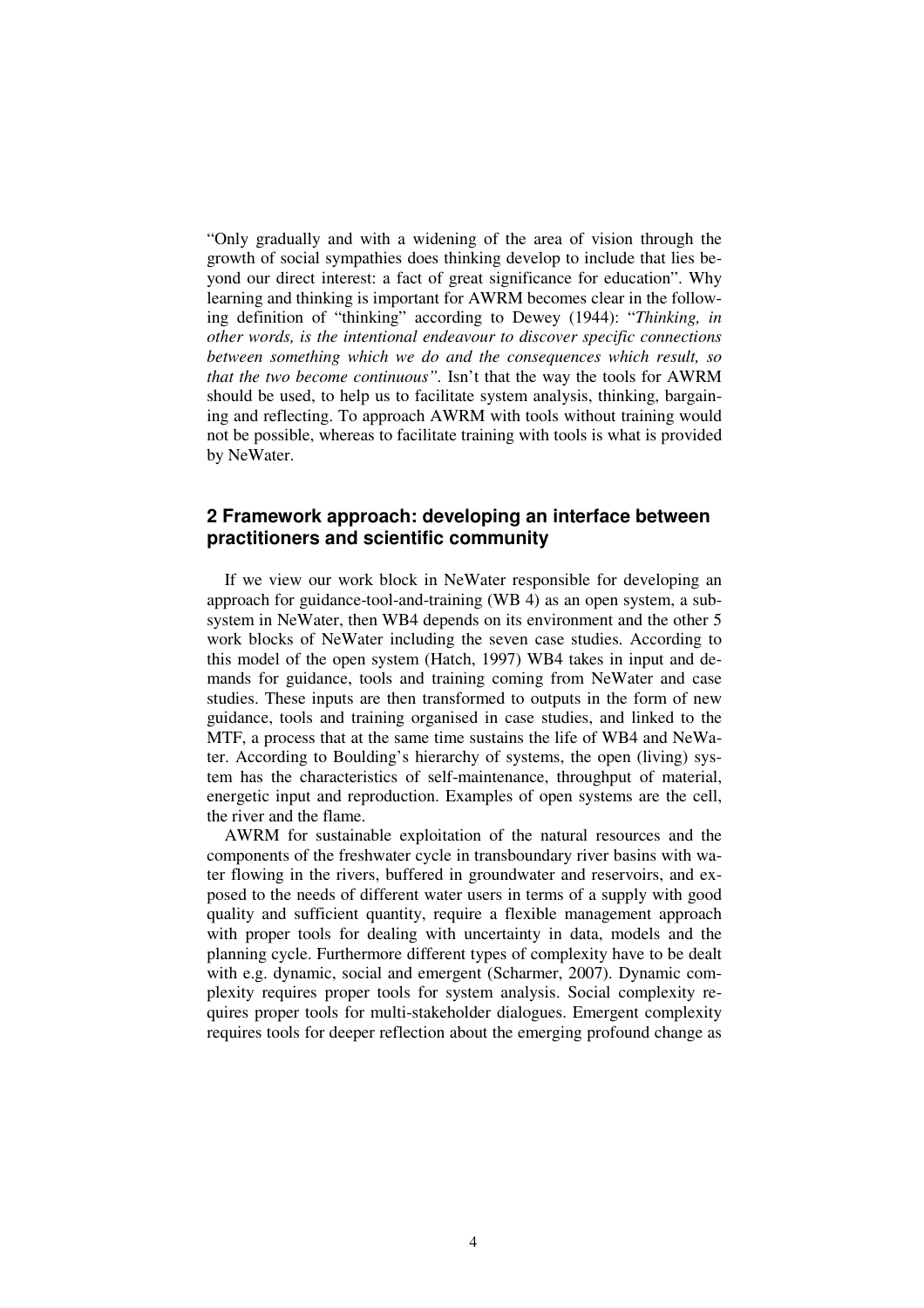the attempt to imagine what is likely to happen in the river basin in the near future. The resulting actions and planning must assure a stable enough supply of water to different users, and prevent catastrophic situations in drought and flooding periods. In river basins with profound change due to climate, globalisation and unforeseen interactions between different sectors and/or scales, there is a need for new tools capable of analysing, interpreting, monitoring and evaluating complex relationships and problems. Enhancement of tools and guidance has to target needs coming from the river basins and current knowledge about problems with the management regimes. Our visions for how to enhance tools for AWRM, thus has to be identified based on empirical data describing the needs for managing river basins. Later we need to circulate back to the river basins guidance and enhanced tools for AWRM in the form of adequate approaches for demand oriented training, which properly demonstrate and identify the needs for transition and change of the management regime toward a more adaptive regime.

When viewing our WB4 as such an enterprise and a biological organism (Miller and Rice, 1967), WB4 is separated by a boundary from case studies and other work blocks in NeWater. WB4 takes up roles and adapts its primary tasks, in order to meet requirements for deliverables, but also to engage in interrelationships with others, both within WB4, with other subsystems of NeWater, and beyond (based on feedback from GWP, IUCN and other international organisations). General system theory here provide an understanding of the nature of managing and organising by focusing on attention to interdependence, interaction and interconnection between parts; by focusing on the importance of the boundaries between parts, role systems and the management of the boundary. And since WB4s primary task is to develop guidance-tools-and-training for AWRM, the tools for AWRM become "lenses" connecting theory about AWRM and uncertainty with practical water management regimes in case studies.

As illustrated in Figure 1 we are dealing with a complex adaptive process at the interface between theory and practice. First we provided a stateof-the-art report about tools for integrated water resource management based on theory. Then we collected ideas for enhancement and for new AWRM tools with inspiration from needs coming from case studies. Next we suggested training plans with AWRM themes, and collected needs for training from case studies. Finally, the MTF was provided by another work block in NeWater, and we started developing a new tool for uncertainty guidance in decision making and planning cycle. At the same time we carried out train the training work shops in case studies with practical enhanced AWRM tools.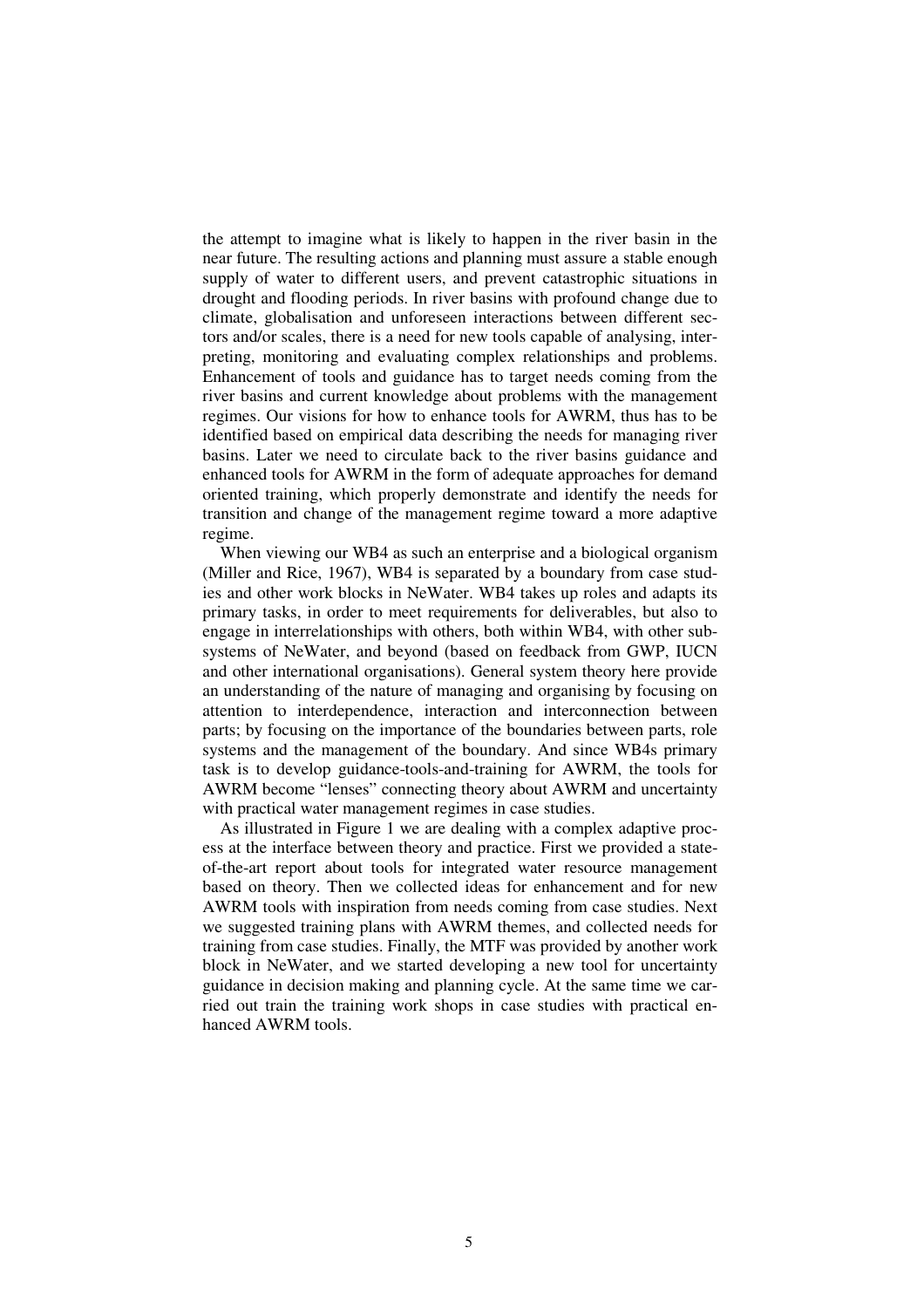By applying tools, we collected knowledge about the management regime, and needs for guidance and identified examples. Furthermore, we decided to go for a handbook for AWRM with guidance and examples, which should be implemented in the WISE RTD portal. In the following we will try to describe this path of discovery of needs in more detail.



*Figure 1 Guidance, tools and training are lenses for connecting theory about AWRM and practice in NeWater case studies. WB4 here is at the interface between researchers in NeWater and Practitioners in case studies* 

## **3 The process of developing an approach for guidancetools-and training for AWRM**

#### **3.1 State-of-the-art-report**

The starting point for WB4 was to compile a State-of-the-art report with a tool classification and overview. In this we defined a tool for adaptive management as: "A tool supports operational actions to perform IWRM".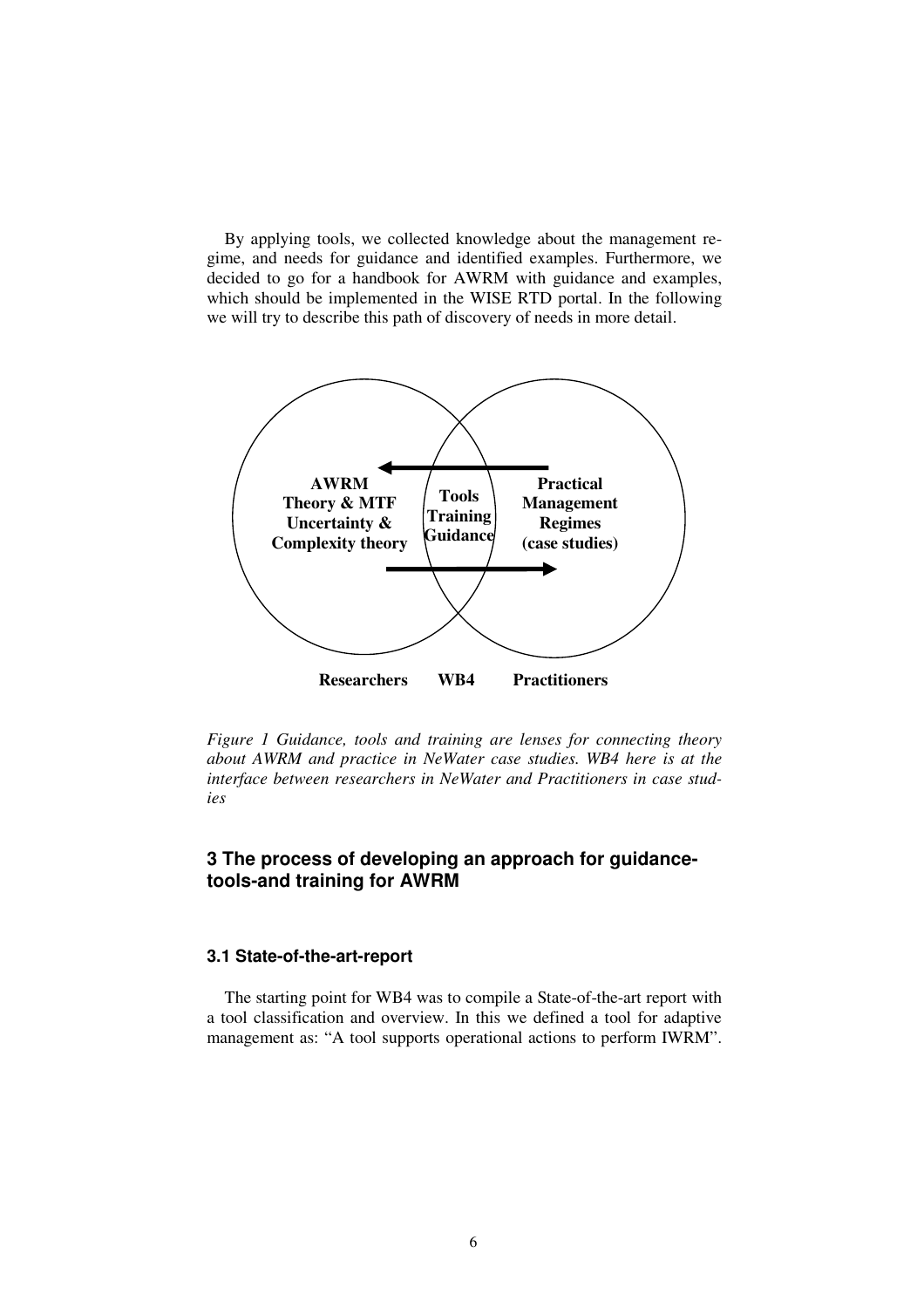We realised that a tool can be a guideline, a procedure or protocol, a method or technique, a device, an apparatus and a software program". The broad range of tools available for integrated water resource management (IWRM) includes e.g. GWP Toolbox, HarmoniCA /Catchmod tools, decision support systems, simple and comprehensive models and participatory tools. Tools for AWRM can support the transition processes in different ways (Barlebo et al., 2006):

- Analysing ambiguities and mental frames that may hinder agreement on a common goal or state
- Developing scenarios or monitoring programmes to analyse changes in the water availability
- Analysing and evaluating different management strategies and experimental approaches
- Supporting the implementation of a transparent integrated research policy process
- Supporting the learning process where learning encompasses a wider range of processes

#### **3.2 Gap analysis (for tools)**

Parallel to the state-of-the-art-report WB4, with inputs from case studies, also compiled a desk study of tools used in the seven case studies. This report showed that 75% of the identified tools were models. Models of various types including: flood prediction, drought forecasting, groundwater resources, irrigation models, soil water and water use. The remaining 25% were a mixture of data bases and guidelines of various types. This meant that there was a strong tradition to view tools as models. In NeWater the definition of a tool was broader. The need of new tools which we had identified from research action plans, baseline reports, stakeholder reports etc. belonged to the following main categories:

- Tools to facilitate integration (guidelines/DSS/models)
- Methods to improve stakeholder engagement (guidelines /DSS)
- Tools to improve water use / productivity (guidelines / models)
- Real-time GIS-based Data Bases
- Improved flood / flow / drought forecasting models (models)
- Legal tools to improve harmonisation of regional planning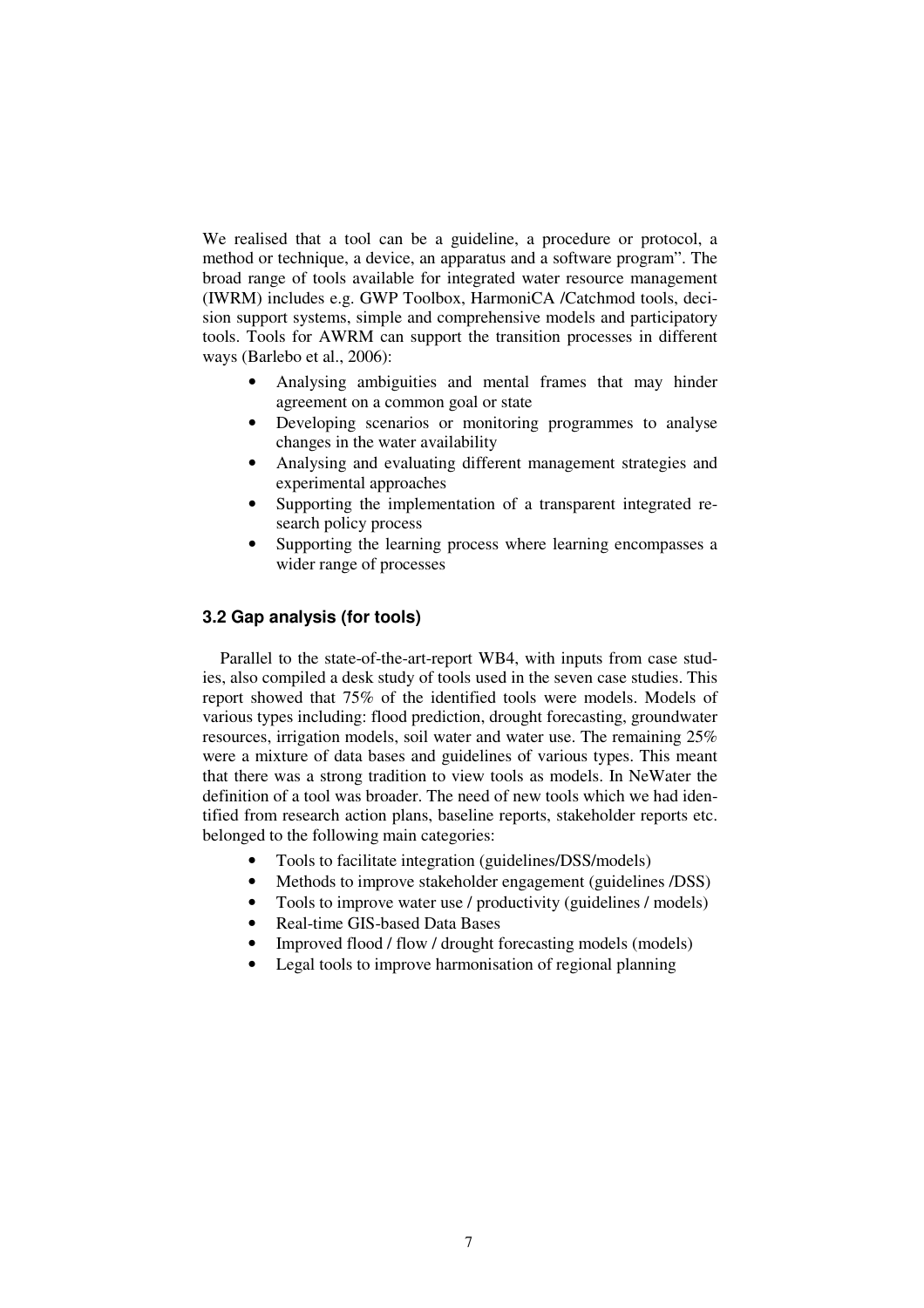#### **3.3 Framing and reframing the process**

Discussions held at a NeWater General Assembly in 2005 at Mallorca were important for determining the direction which WB4 chose. The discussion at Mallorca gave us a clearer understanding of the need of closer cooperation between WB 4 and people from the case studies. Furthermore, it was realized that the case studies should not only be involved for training in a specific tool, but should rather be taught more about the wider concepts of adaptive management, supporting tools, and MTF. The result of our discussions at Mallorca is shown in Figure 2. This figure showed our idea at that moment for linking WB4 work, tools and training. At that moment we didn't have any idea of how the MTF would look like, so we instead attempted to link tools to themes of the planning cycle.



*Figure 2: Approach for identifying and enhancing tools with links to the Management and Transition Framework (MTF), training and the needs of users (testing enhanced tools for AWRM in NeWater case studies)* 

As can be seen from Figure 2 we evaluated, that tools could be selected from existing tools and subsequently enhanced for AWRM by specifying requirements based on MTF and gap analysis. After the enhancement of tools we foresaw an uploading of tools to a portal (toolbox) which integrated and related the tools to the MTF under development in WB 1 and 2.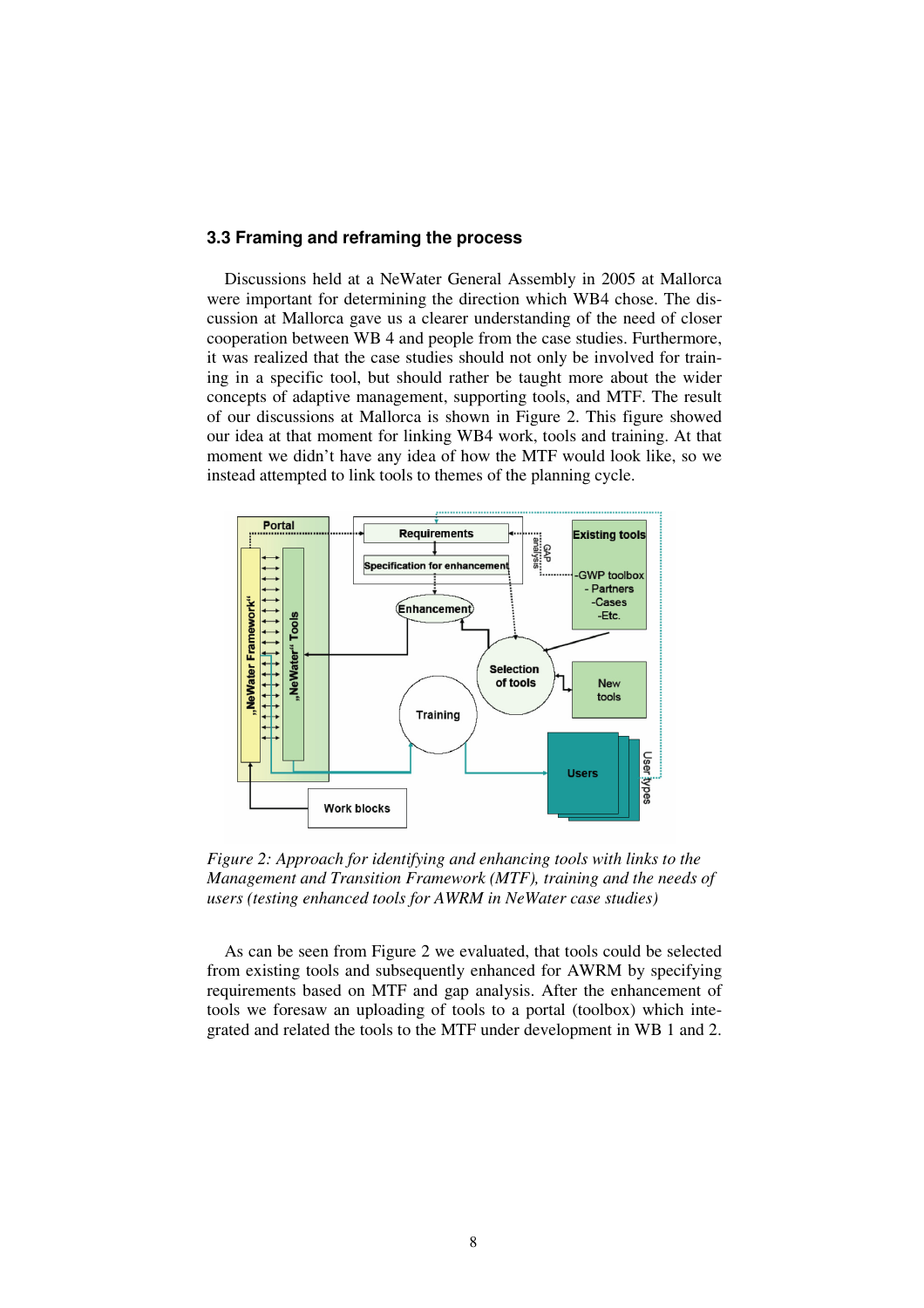Next, we assumed that tools and MTF should be prepared for training in the case studies, which would target different users (water managers, stakeholders etc.). This should be a participatory process, since users should be actively involved in defining the requirements for the enhanced tools for AWRM.

At a number of WB4 meetings, between Mallorca and the next General Assembly a year later in Hortobagy, in the process of enhancing tools and developing concepts for training in case studies, we discussed and realized that it was not possible to clearly distinguish between tools for AWRM and other existing tools. It was more a question of how tools were applied, in an adaptive way or not. A tool could not by itself define the management regime, it was rather the opposite way around. In addition we noted, that tools in general were fragmented, not integrated, and had often not been tested by water managers. As the gap analysis had illustrated there was a shortage of tools which could help integrate and provide a holistic analysis of a wide range of interdisciplinary factors (Bromley, 2006). As a result of the feedback from case studies, we realized that training in all selected enhanced tools was not viable because of time, costs, relevance and limits of resources. Instead we needed to select a different approach for AWRM training, based on demand oriented training and what we later termed the "broker concept" (Rotter et.al., 2006; see below).

#### **3.4 The broker concept**

The broker concept for training in NeWater can be distinguished in three phases (see Figure 3):

- Planning with involvement of WB4 and case studies
- 'Train the Trainers'(TtT): workshops trainers selected by case studies are trained in AWRM and supporting tools by WB4
- 'Train the Practitioners' (TtP): Water managers are trained in TtP workshops by trainers trained in TtT.

After the train-the-trainer workshop the guidance material would be adjusted based on our learning from the TtT, and translated by local trainers from case studies to the local context, language and metaphors used in the case studies. Transbasin cooperation was also allowed by inviting a participant from other case studies to attend the train-the-trainer workshops in order to allow training in all aspects and themes for adaptive management.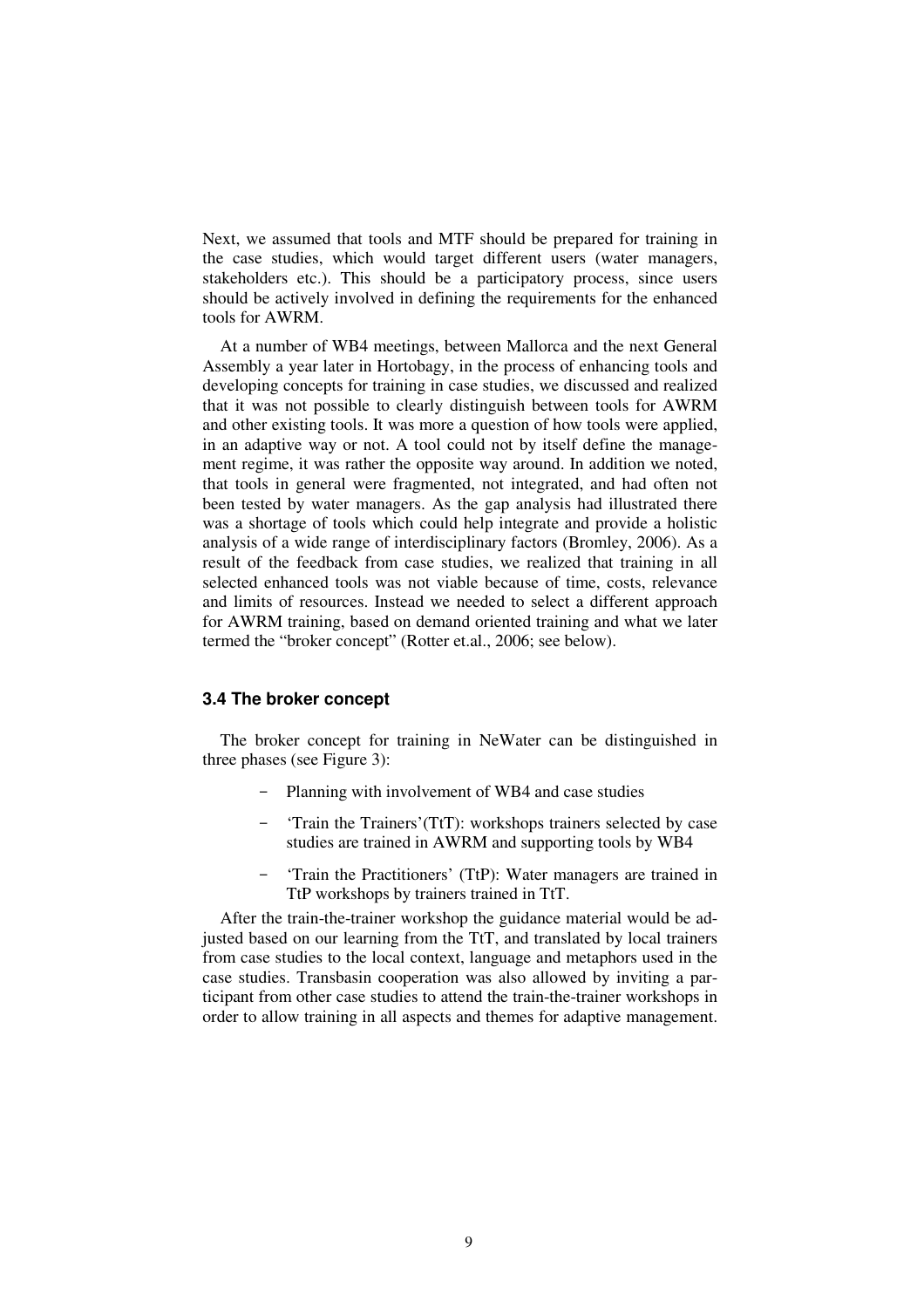The examples of enhanced tools listed in Figure 3 are useful at different stages of the policy cycle.

It was decided that each training course should refer to one or two specific "themes" within a block of the AWRM planning cycle. Adaptive IWRM themes, and not merely single tools, should be the key interface for linking the guidance materials being developed in NeWater to the training. We decided to arrange a number of train-the-trainer workshops and agreed with case studies about the themes and tools for this training. At the GA at Hortobagy we presented a list of tools. Then we asked representatives of the case studies about their preferences, and from this list the decision was made which tools should be part of the training for which case study. All train-the-trainer workshops were planned to be arranged in 2007 and 2008. Figure 3 shows the concept for training and guidance as presented by WP 4.3 at the GA Hortobagy in 2006.



*Figure 3 The broker concept. Training is based on demands from case studies. At the same time the train-the-trainer workshop provides the opportunity for empirical feedback to tool enhancement and dialogue (list of enhanced tools is indicated in the right column)*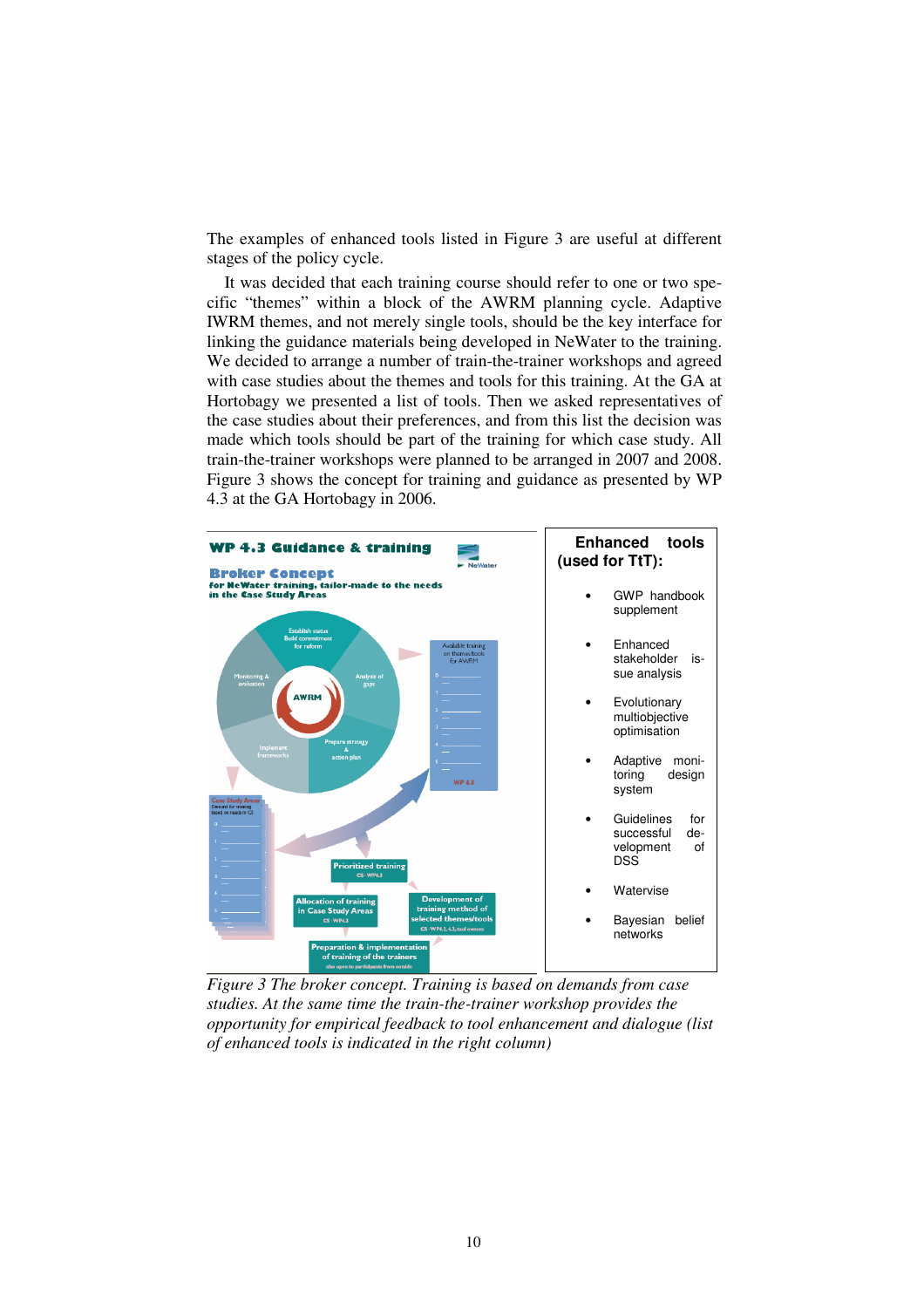Added to this figure is shown a list of tools which have been fast tracked enhanced for AWRM, and as such available for training and guidance. After these clarifications, each river basin at Hortobagy selected 1-3 tools (see table 1).

#### **3.5 Short description of tool enhancement**

Within the NeWater project, the work package 4.2 focuses on tools and their enhancement to render water resource management more flexible and reflective. The enhancement is defined here as any improvement of the content, methodological background and transferability of a tool, or any other support measures which increase the users' ability to apply the tool (Mysiak et al., 2007). Since May 2006 the WP engaged in the fast-track enhancement of the selected tools for an early use in the NeWater case studies. The tool enhancements were carried out in collaboration with case studies. The enhanced tools comprise a wide variety of tools useful at various stages of the IWRM. The tools include (the abbreviations in bold are used throughout the document): The Bayesian Belief Networks for participatory integrated assessment (Bromley, 2005) and model building (**BN**) (Henriksen and Barlebo, forthcoming; Henriksen et al., 2007; Henriksen et al., in prep.); GWP Handbook supplement (**GWP Supplement**); Enhanced Stakeholder-Issue Analysis (**ESHA**); GANetXL software environment for genetic algorithms (**GA**), Farmani et al. (2007); Adaptive Monitoring Design Support System (**AMDSS**), Giordano et al. (Forthcomming); Guidelines for successful application of DSS (**DSS Guide**); and **Waterwise** - an optimisation, bio-economic model (Van Walsum et al., in prep.; Van Walsum et al., 2007).

These tools are useful at different stages of the policy cycle. The distribution of the enhanced tools' competences is well balanced: tools like BN, ESHA and AMDSS provide valuable insights into the management problem at hand and help to define its most salient features. Other tools such as BN, GA, WATERWISE are suitable at a later stage to assess effectiveness of policy options and to stimulate value judgements and building of consensus. Yet other set of tools (GWP Supplement, DSS Guide) provide guidance throughout the whole policy process.

The WP4.2 partners focused on various enhancements which included awareness rising and capacity building (GWP Supplement); better documentation (Waterwise, BN, GA), guidance in application of the tool (DSS Guide); novel approaches to the assessment of the tool performance by expost semistructured qualitative interviews of water managers (BN); improving the transferability of the tool or its results (Waterwise); making the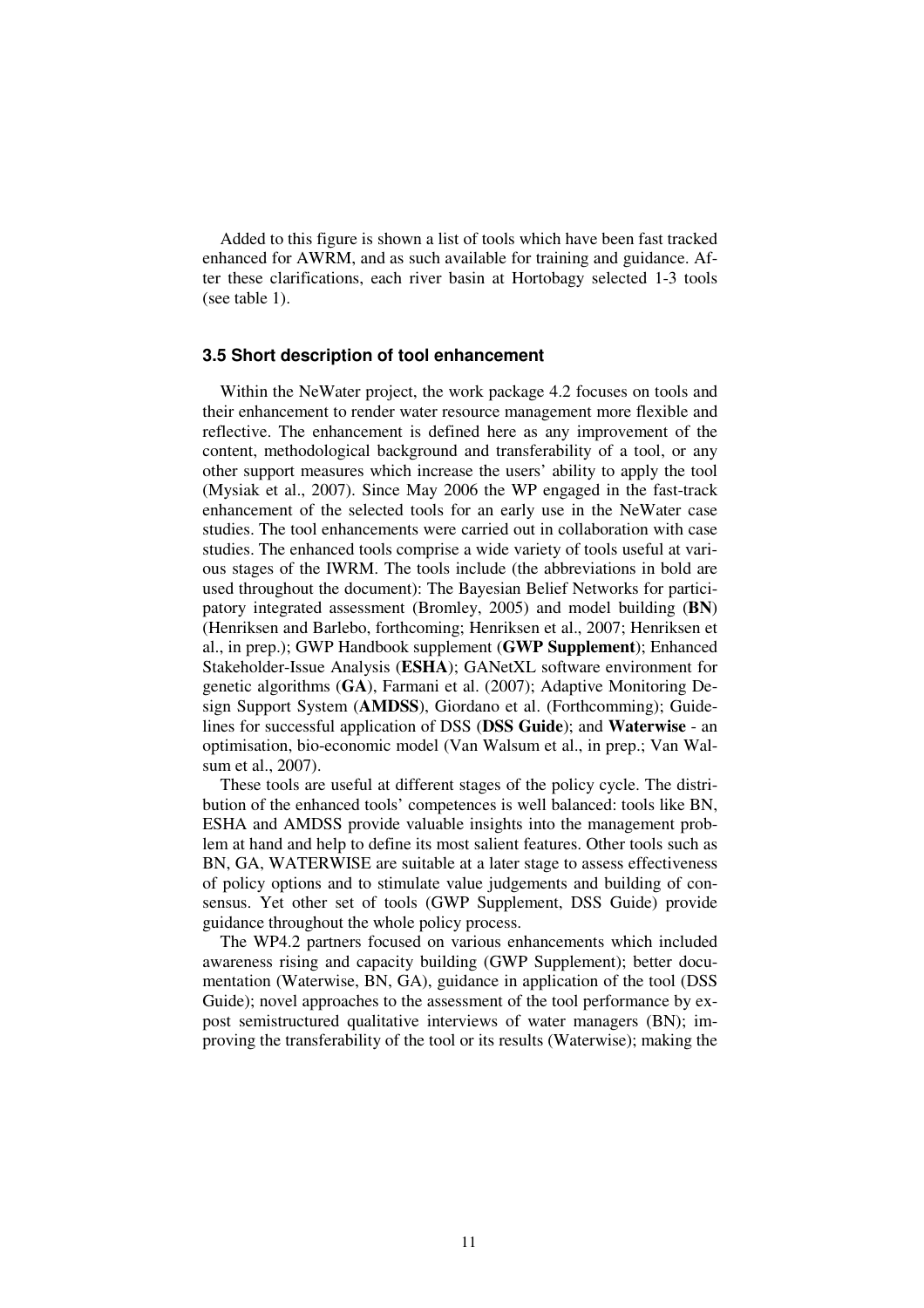tools more flexible and applicable in context of adaptive management (ESHA, GA, AMDSS).

## **4 Testing in NeWater case studies**

## **4.1 Train-the-Trainer workshops (TtT)**

The TtT workshops had the content as described in Table 1 (Rotter et al., 2007). Three workshops have so far been held, four are being planned for by the end of 2007 and in the beginning of 2008.

| Case study,                | <b>Block, theme, (theme</b>         | Tool / owner/ tool        |
|----------------------------|-------------------------------------|---------------------------|
|                            | owner), theme goal                  | description               |
|                            |                                     |                           |
| <b>Elbe</b> , 3-4 May 2007 | <b>Block 3 Prepare strategy and</b> | Tool: Waterwise           |
|                            | action plan                         | (Alterra)                 |
|                            | Theme: Use of Integrated            |                           |
|                            | Assessment (Alterra)                |                           |
|                            |                                     |                           |
| Guadiana, 5-6              | <b>Block 2 Gap analysis</b>         | Tool: Bayesian belief     |
| September 2007             | <b>Block 3 Prepare strategy and</b> | networks (GEUS)           |
|                            | action plan                         | <b>Tool: Evolutionary</b> |
|                            | Theme: Participatory                | multi-objective optimi-   |
|                            | <b>Integrated Assessment</b>        | sation (Uni Exeter)       |
|                            | (UnExe)                             |                           |
| Amudarya, 14-15            | <b>Block 1 Establish status</b>     | Tools: Group Model        |
| September 2007             | Theme: Development of               | Building / Cognitive      |
|                            | Stakeholder Commitment              | Mapping (Seecon)          |
|                            | (Seecon):                           |                           |
| <b>Rhine</b>               | <b>Block 1 Establish status</b>     | Tool 1: Enhanced stake-   |
| November 2007,             | Theme: Stakeholder and Insti-       | holder issue analysis     |
| Tisza, 2 days, be-         | tutional Analysis (TU Delft/        | (TU Delft/RBA)            |
| ginning of 2008            | RBA)                                | Tool 2: DANA, (USF)       |
|                            |                                     |                           |
| Orange/Nile,               | <b>Block 4 Implement</b>            | Tool: GWP Handbook        |
| Probably January /         | frameworks                          | Tool: ICIW (Alterra)      |
| February 2008              | Theme: Adaptive flexible Im-        | Tool: Agile Project Man-  |
|                            | plementation Plan (Cranfield)       | agement Training          |
|                            |                                     |                           |

#### **Table 1: TtT workshops**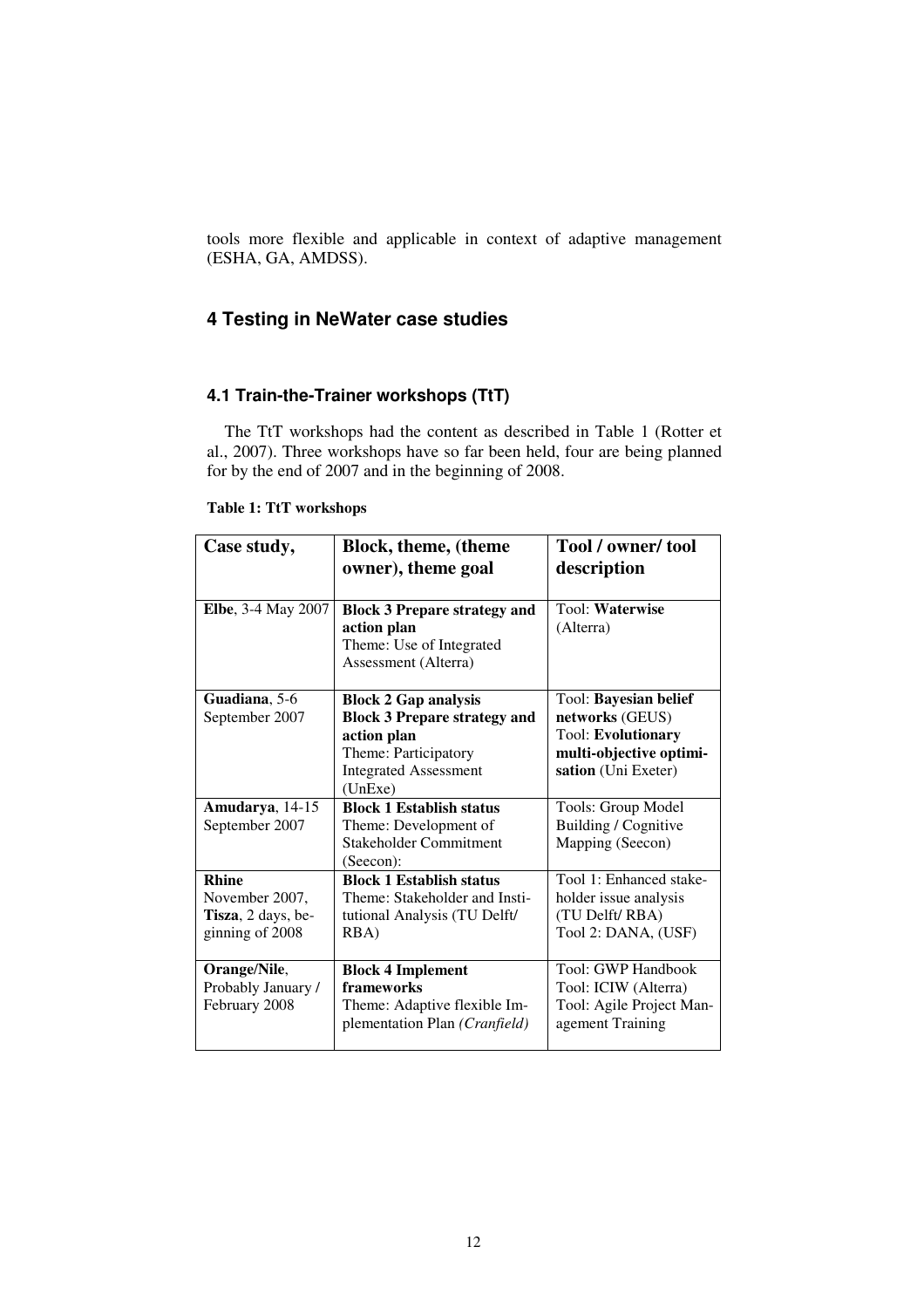In several cases the test/application and the further development/enhancement are continued elsewhere in the project. This is important because the time allocated to the enhancement exercise was not always sufficient to guarantee a successful implementation of the tools in the case studies.

#### **4.2 Experiences from Elbe, Guadiana and Amudarya**

The Elbe TtT workhshop had the theme adaptive management and integrated assessment with the tool Waterwise. The overall impression was that the attendants were modellers who were more interested in the tool than in the adaptive management framework and the theme, but that the learning from this first workshop gave important feedback that should be addressed before the next TtT workshops. The discussions suggested a condensing of the AM general part with the many rather abstract concepts, and instead focus more where possible on issues and examples from the case study in order to make it more attractive and grounded and related to themes of interest for real world water managers.

The Guadiana TtT workshop had 20 participants. Workshop focus was on participatory integrated assessment. Sustainable management of irrigation and conflicts between farmers and conservationists is the main theme in the basin. The evaluation showed that some participants were less interested in adaptive management concepts and wanted to cover tools while others did not have background in NeWater. In balance we did well in meeting the needs of all. Participants expressed that they wanted more examples from their own case studies. More background information in advance of the workshop was also requested. Working with tools in advance and spending more time on them in the workshop would be helpful, participants told us. The workshop was generally rated as satisfying or very satisfying. However, the adaptive management presentation could have included more references to examples, practical applications etc. At a later WB4 meeting we evaluated that we in NeWater need to understand better the context of particular cases (we cannot and should not generically apply all our concepts and tools).

At the Amudarya TtT workshop it was discussed that this basin is a centralised state system with local water management boards. There is little bottom up influence. Salinisation is a significant problem; just as pesticides, fertilisers, etc; high level evaporation of irrigation water etc. Workshop focus was on adaptive management, participatory water management,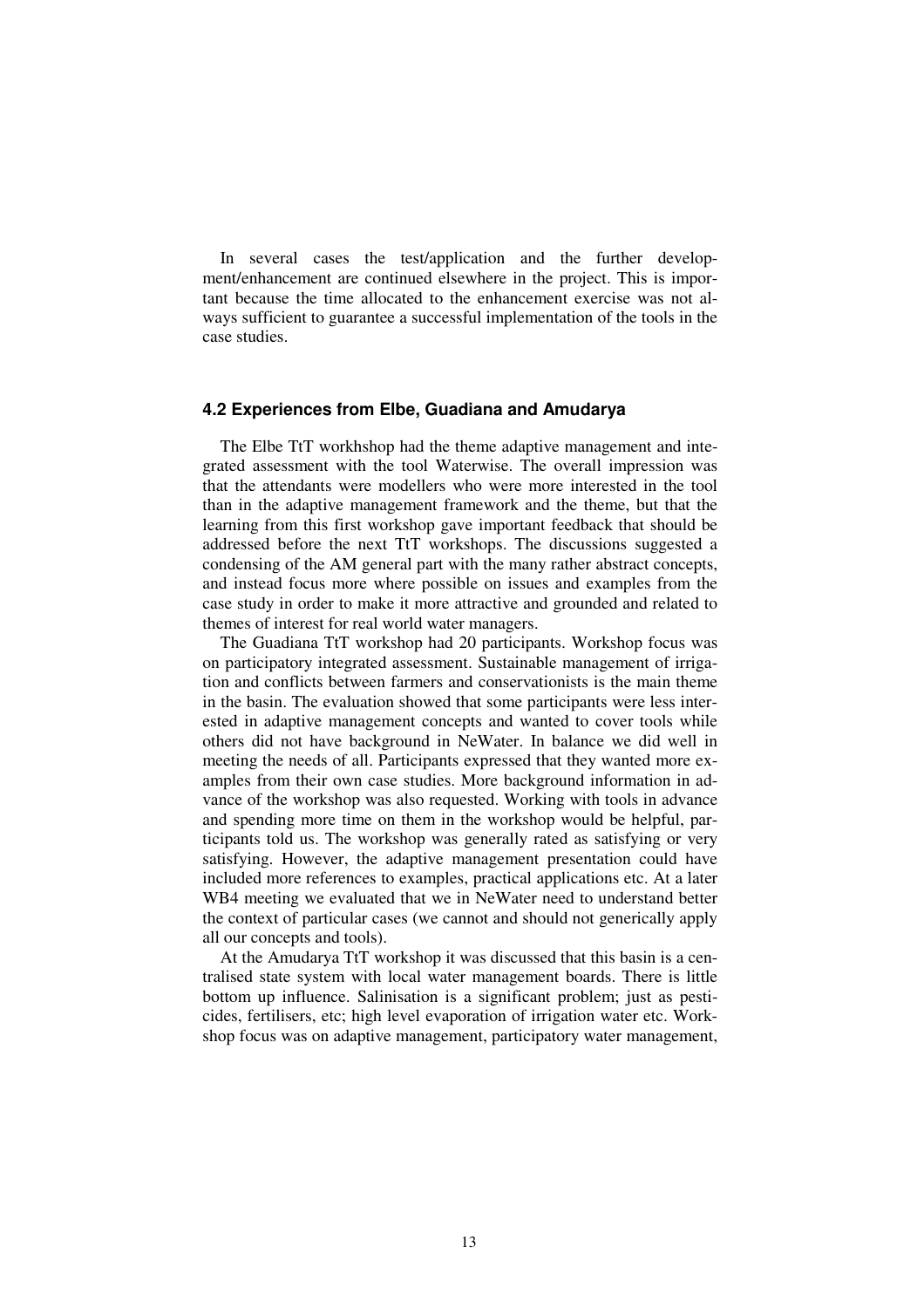cognitive mapping (CM) and group model building (GMB). Only few of the 16 participants spoke good English so (non-simulation) translation had to take place. Additionally the presentations were translated in advance which was very helpful for the participants to follow the sessions. The workshop had a diverse audience: academics, PhDs, as well as people from outside NW – one GWP member, one ministry person. The participants were very interested to learn more about adaptive management and how it builds on IWRM, and the idea of participation and how to structure a process. In general expectations were very well met. The two methods taught were very positively received. However it will probably be difficult for someone for whom CM and GMB are completely new to teach it after one day of training, this is more awareness-raising. Though for those with some familiarity it is capacity-building and possible to teach others on the subject.

### **5 Discussions and conclusion**

We started with an event at Mallorca listening to each other and developed the first ideas of tool enhancement in an interaction between researchers and practitioners from case studies, resulting in a diversity of ideas for tool enhancement organized as recycling, enhancement and testing of existing tools in case studies. Next we moved on to a dialogue, where we observed the current reality and selected tools of most potential for adaptive management and proceeded from there and in close interaction, fast track enhanced and tested seven tools, and hereby began thinking and forming new hypothesis about the value of adaptive tools, of linking tools, and of providing guidance for how to use tools more adaptively. This process went on until the decision on the TtT concepts / broker principle was taken at GA Hortobagy, and culminated at a joint session with case studies where interests in training blocks, themes and tools were decided.

After and based on deeper reflections in WB4 we established a room for connecting to the deeper source of knowing about adaptive management coming from researchers and practitioners in case studies. Based on this the idea crystallized that we needed a process of preparing TtT workshops targeted needs, and brought the broker concept into life. The deep reflection culminated at the TtT workshops and provided us feedback about needs for more general uncertainty guidance, and examples used for a handbook in AWRM. We also understood the importance of relating this guidance to the management and transition framework under development,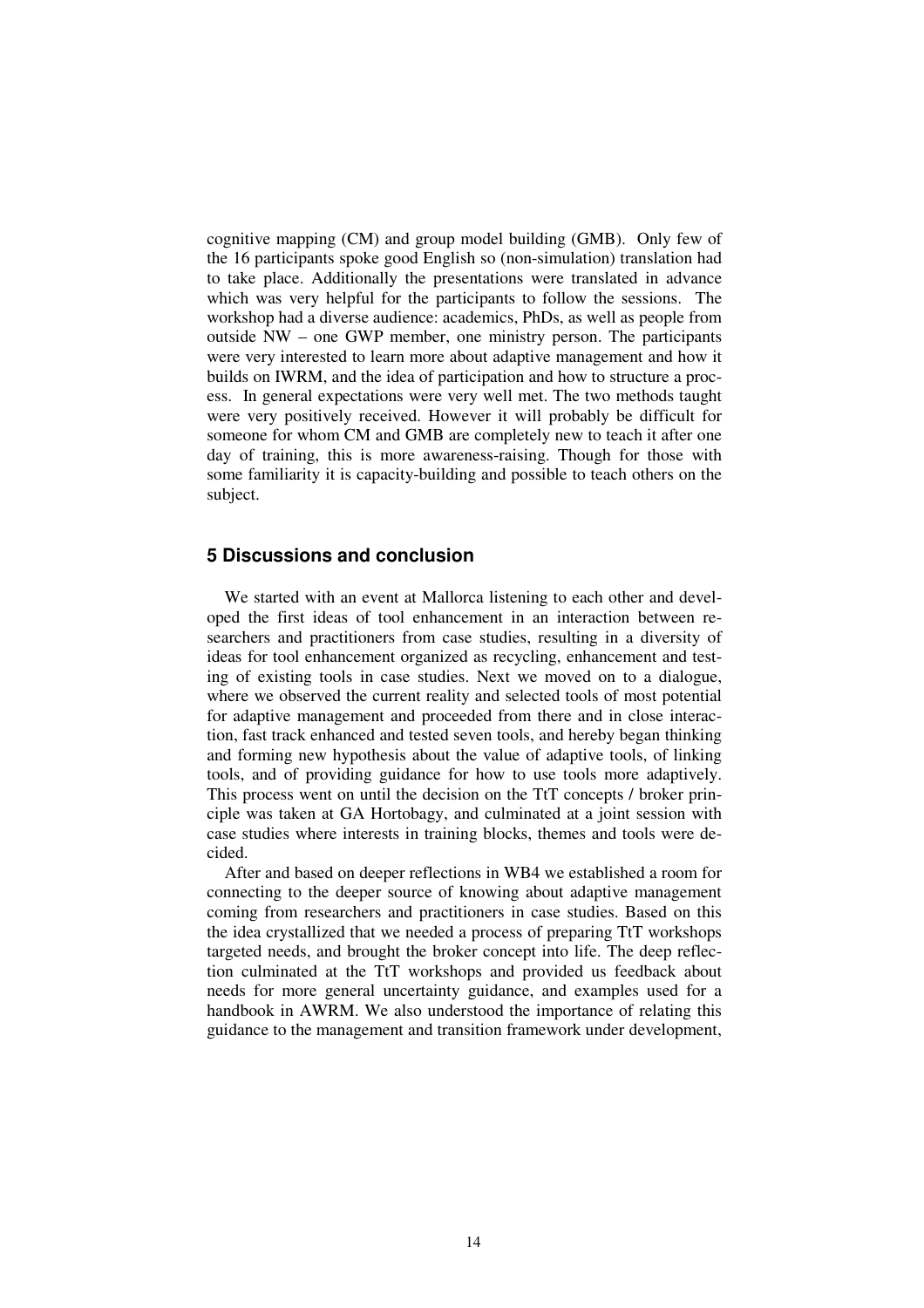which could be implemented by applying our guidance-tools-and-training as a new adaptive management layer in the WISE RTD portal.

Then at the recent WB4 meeting in Leuven in 2007 we began creating new ideas for the development of prototype innovations of the portal. After evaluating the first three train-the-trainer workshops held in Elbe, Guadiana and Amudarya earlier this year, we realized that we had to reframe our toolbox, and instead of providing an all inclusive toolbox with AWRM tools, we instead decided to go for a handbook, that should provide examples of how to relate AWRM tools to the MTF developed and decided upon in July 2007. It also here became clear for us, that we needed to develop a new uncertainty guidance tool targeted for supporting water managers, policy makers and stakeholders in handling the 'ongoing efforts' needed for properly dealing with the uncertainties and complexities which are part of the planning cycle.

In the final part of the NeWater project, our challenge is to develop the larger innovation system, based on the new understanding of needs for guidance, tools and training, and upload our new knowledge base to the WISE RTD portal, including examples, tools and training which can be helpful for practitioners. The debated criteria for adaptive tools will here be of added value for water managers and stakeholders seeking for best practices about adaptive management, MTF guidance, tools for the processes and training.

AWRM builds upon IWRM. AWRM accommodates changes, uncertainties and complexity into scenarios for decision making. It attempt to build adaptive capacity to deal with unforeseen changes. AWRM leads to more decentralized infrastructure, and makes use of flexible monitoring and social learning. AWRM furthermore emphasizes the importance of stakeholder participation and requires open and innovative decision processes at various levels. We assume that AWRM tools, are transitional ones: it is a transition from a present management regime to a more adaptive regime; it stands for the effort to change water management. Although the tools from WB4 cannot change the regime, they can suggest and provide a necessary dealing with uncertainty, learning, and innovation. In line with this, the train-the-trainer workshops are transitional spaces, e.g. areas in which people hopefully will develop sounder better concepts about sustainable management of resources, and start learning new ways of managing their river basins and for transition to adaptive management. Stacey (2003) suggests that training and development is an important implementation tool, not only because it motivates people, but also because it provides the skills required for strategy implementation. The objectives of training and development programmes should be aligned with those of an organisa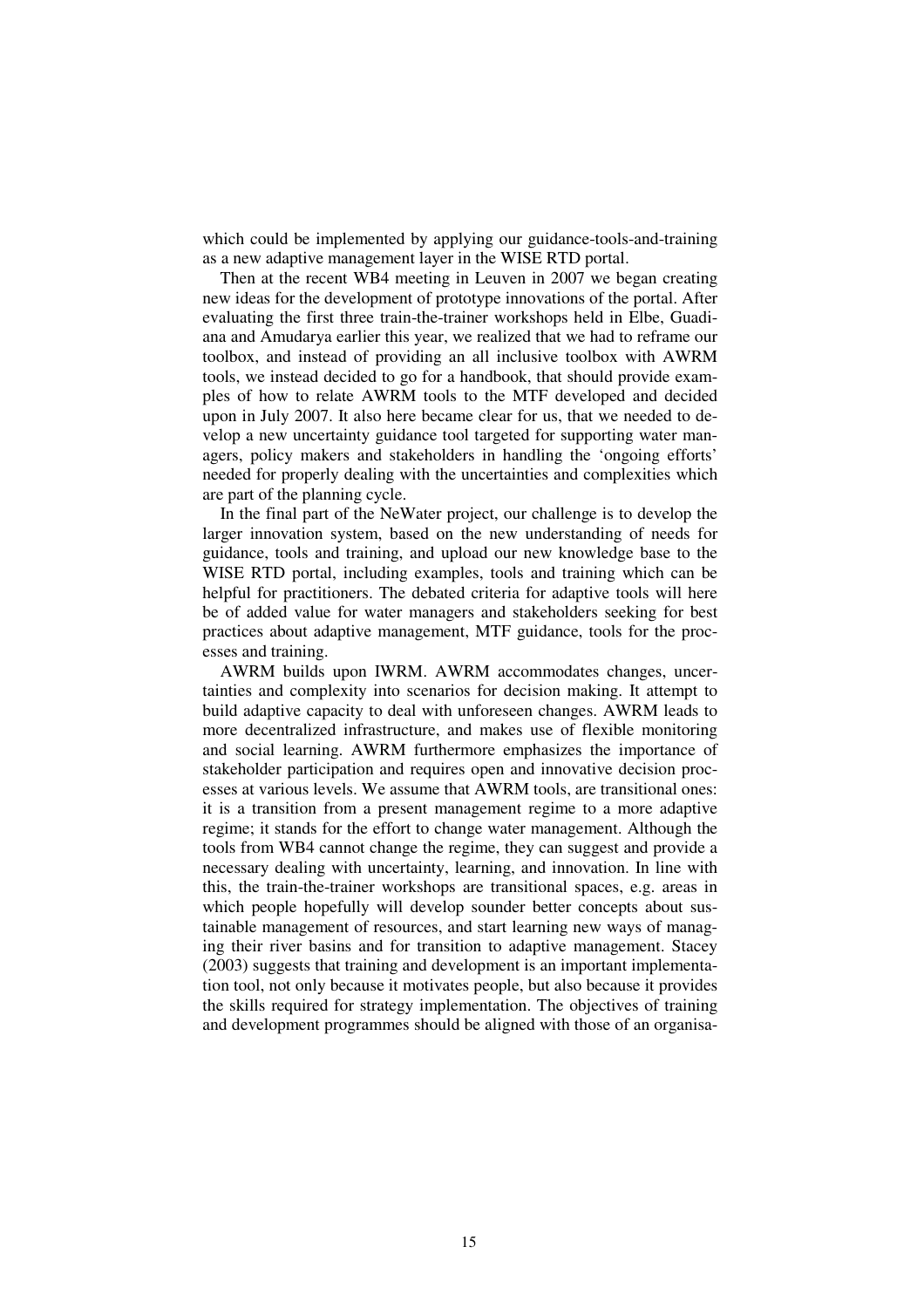tion's strategy and those objectives should consist of measurable changes in corporate performance.

One of the questions which people may ask NeWater is how adaption and integration can be accomplished in the same move. Well they can. To find justification in the literature we have to look at Parson's AGIL scheme, which defines functions that need to be present in a social system, if it should be able to function. In the AGIL the "A" signifies Adaption, which is required in order to adopt and store resources from the environment, and the "G" signifies Goal-attainment, which is about how to use the resources in relation to a specific goal. Furthermore, the "I" signifies Integration, which is about preserving integrity of the system. Finally, the "L" signifies the Latency, which is the tasks, which structure a systems, identity and values.

#### **Acknowledgement**

The present work was carried out within the project 'New Approaches for Adaptive Water Management under Uncertainty (NEWATER), funded by the EC Contract no 511179 (GOCE): Integrated Project in Priority 6.3 Global Change and Ecosystems in the 6th EU framework programme.

#### **References**

- Allan, C. and A. Curtis (2003) Learning to implement adaptive management. Australian Association of Natural Resource Management. http.//www.soilwater.org.au .
- Barlebo, H.C., Keur, P.V. and Henriksen, H.J. (2006) Review of existing IWRM tools. State-of-the-Art-Report. NeWater. www.newater.info
- Bromley, J. (2005) Guidelines for the use of Bayesian networks as a participatory tool for Water Resource Management. Based on results of the MERIT project. CEH, Wallingford.
- Bromley, J. (2006) Need for new tools. NeWater. Deliverable 4.1.2 b. www.newater.info .

Dewey, J. (1944) Democracy and Education. New York: The free press.

- Farmani, R., Henriksen H. J., Savic, D., 2007. Bayesian belief networks in optimum management of groundwater contamination, Journal of Environmental Modelling and Software, submitted.
- Fuglsang, L. and Olsen, P.B. (2005) Videnskabsteori. På tværs af fagkulturer og paradigmer (in Danish). Roskilde universitetsforlag.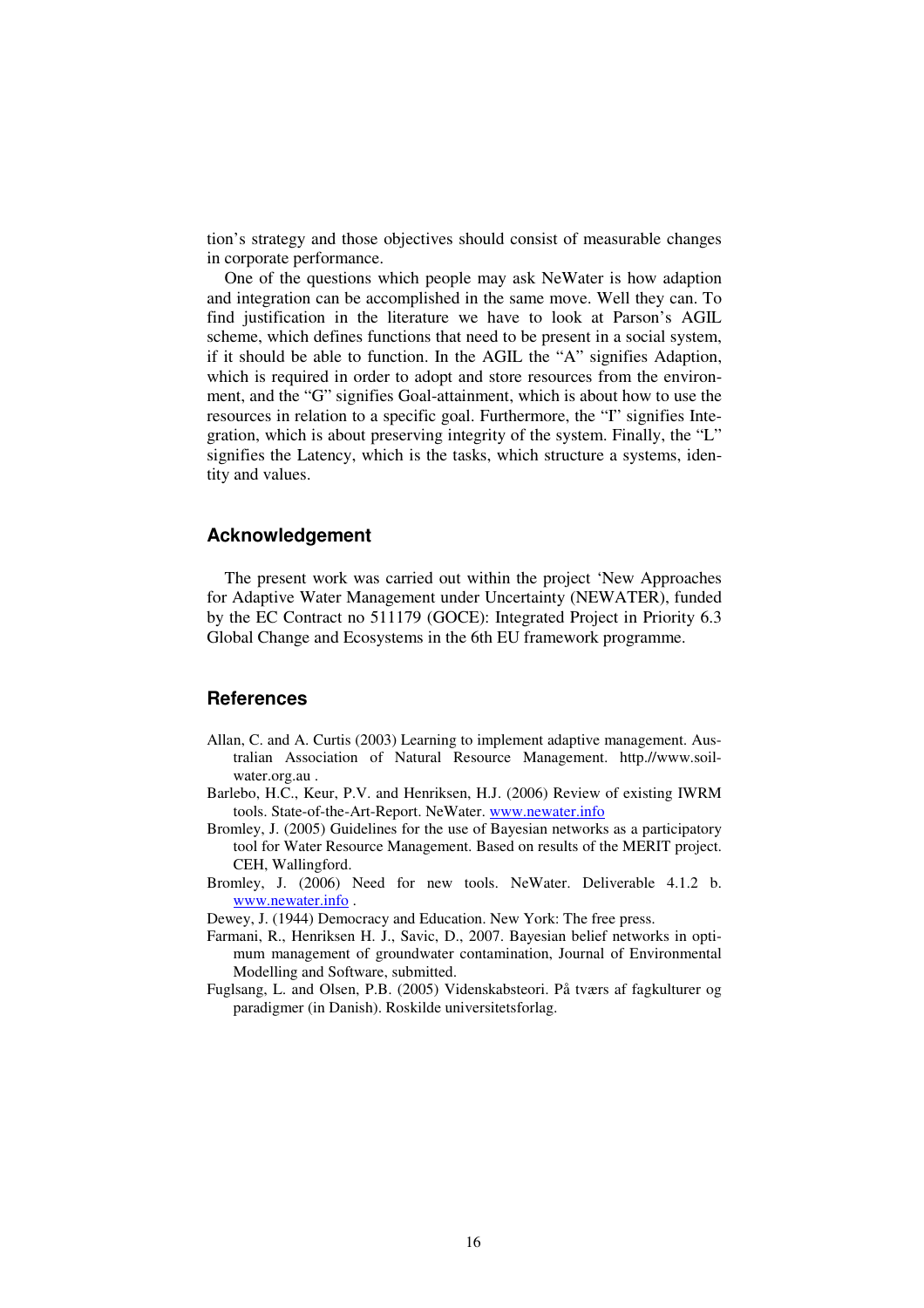- Giordano, R., Haase, D., Liersch, S., Timmerman, J.S. and Vurro, M. (Forthcoming) The role of information and new concepts for adaptive monitoring systems. Paper submitted to Ecology and Society.
- Hatch, M.J. (1997) Contemporary influences on Organizational theory. In: "Organisation theory. Modern, symbolic and postmodern perspectives. Oxford: Oxford University Press.
- Henriksen, H.J. and Barlebo, H.C. (forthcomming). Reflections on the use of Bayesian belief networks for adaptive management. Accepted for publication in *Journal of Environmental Management* (May 2007).
- Henriksen, H.J., P. Rasmussen, J. Bromley, A. de la Hera, and M.R. Llamas (2007): Bayesian belief networks as tool for participatory integrated assessment and adaptive groundwater management: the Upper Guadiana Basin, Spain. *Geological Survey of Denmark and Greenland research bulletin* (ROSA 2006 research activities).
- Henriksen, H.J., Kjær, J., Brüsch, W., Jacobsen, L.B., Jensen, J.D., Grinderslev, D. and Andersen, P. (in prep.). Environmental benefits and social cost – an example of combining Bayesian belief networks and economic models for analysing pesticide management instruments. Accepted for publication in *Nordic Hydrology* (June 2007).
- Holling, C.S. (1978) Adaptive environmental management and assessment. Wiley, Chichester.
- Keur, P.van der (Eds), with contribution from Fons Jaspers, Catharien Terwisscha Van Scheltinga, Sophie Rotter, Matt Hare, Greet Francois, Raziyeh Farmani, Dragan Savic, Carol Webb, Martine Poolman, Erik Mostert, Jörn Möltgen and Hans-Jørgen Henriksen (2007a) Report on guidance, training and dissimination plan. D.4.3.1. www.newater.info .
- Lee, KN (1993) Compass and gyroscope. Integrating science and politic for the environment. Island Press. Washington D.C.
- Miller, E.J. and Rice, K.A. (1967) Selections from: Systems or organizations. In.: A.D. Coleman & H. Bexton (Eds.): Groups Relations Reader 1. Washington: A.K. Rice Institute 1975. p. 43-68.
- Mysiak, Jaroslav (Eds.) with contribution from Raziyeh Farmani, Raffaele Giordano, Hans Jørgen Henriksen, M.I.Poolman, Paul van Walsum, Carol Webb, Martina Poolman (2007) Specification for the enhancement of existing tools. NeWater deliverable 4.2.3. www.newater.info
- Pahl-Wostl, C., Isendahl, N., Möllenkamp, S., Brugnach, M., Jeffrey, P., Medema, W., de Vries, T. T., 2006. Paradigms in water mnagement. Newater deliverable 1.1.2.
- Pahl-Wostl, C., Sendzimir, J., 2005. The relationship between IWRM and Adaptive Management. Newater working paper No. 3.
- Parsons, T. (1951) The social system. New York & London: Free Press.
- Rotter, S., Hare, M., Jaspers, F., Keur, Pvd, Poolman, M., Scheltinga, C.T.v., Francois, G., Webb, C., Farmani, R., Möltgen, J., Henriksen, H.-J. and Mostert, E. (2006). Guidance, Training and Dissemination Plan. D4.3.1. www.newater.info